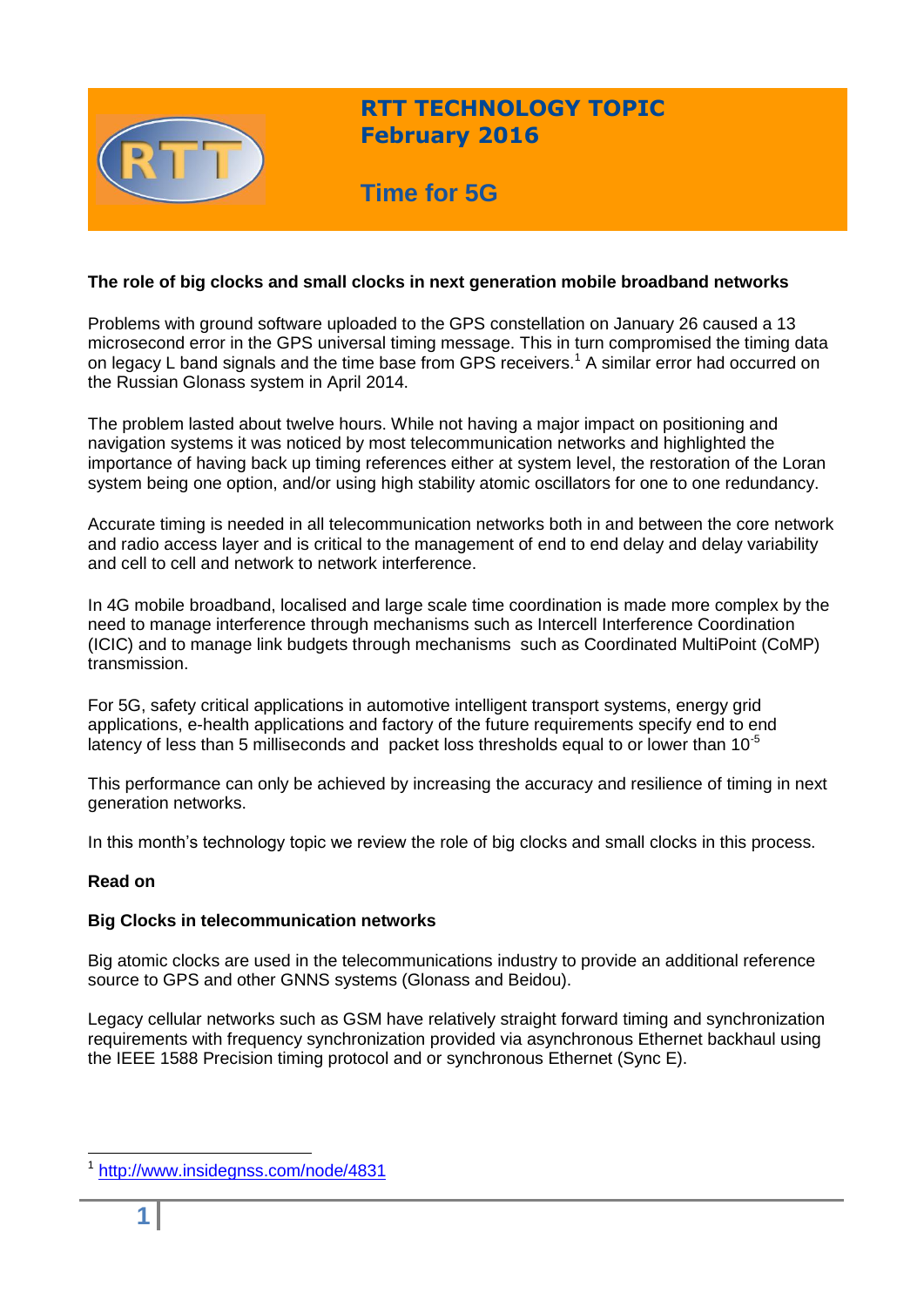Distributed timing using Sync E results in frequency synchronization with an accuracy of 50 parts per billion at the air interface which in turn requires 16 ppb at the base station interface to the backhaul network.

The introduction of CDMA in the US introduced an additional need for phase synchronization. This is implemented by using GPS as a frequency and phase reference to an accuracy of between +- 3 to 10 microseconds depending on the cell radius.

In common with CDMA, LTE TDD and LTE Advanced networks also require phase and time synchronization.

In frequency synchronized networks, pulse transitions happen at the same rate but not at the same time.

In phase synchronized networks, the leading edge of the pulses occur at an identical moment.

In phase and time synchronized networks, the leading edge of the pulses occur at an identical moment and identical time.

The time and phases reference in LTE TDD and LTE Advanced has to be traceable back to Coordinated Universal Time and requires a phase accuracy of +- 1.5 microseconds for cell radii of up to 3 kilometres and +- 5 microseconds for cell radii over 3 kilometres.

This is defined by the ITU standard ITU-T G.8272 and needs to compensate for variable delay introduced by router hardware and routing flexibility.

The base unit of Coordinated Universal Time is the SI (International System of Units) second. The Si second is defined by a caesium fountain atomic clock.

A fountain atomic clock works on the principle of firing lasers at a group of caesium atoms. This creates an optical trap in which the caesium atoms are pushed closer together to the point at which they more or less stop vibrating at which point they become very cold, a tiny fraction of a degree above absolute zero (-273.15 degree Celsius).

The lasers above and below the optical trap launch the caesium atoms upwards into a microwave chamber and the atoms fall back down under gravity. Microwave radiation makes the electrons in the caesium atoms move between energy levels as they move up and down and the energy levels are measured through fluorescence. This 'fountain' process takes approximately a second and is repeated with different microwave frequencies until the frequency that causes the maximum number of caesium electrons to change level is realised. This is the resonant frequency that defines a second as the amount of time it takes for the radiation from the transition to compete 9,192,631,770 full wave transitions.

These caesium clocks lose than a nanosecond per day but are the size of a small car and can draw up to a kilowatt of power.

#### **Small clocks in telecommunication networks**

An accurate reference is not useful if the path between the reference and the timing requirement passes through router hardware and routing options with unknown delay and delay variability.

Using GPS as an alternative or supplementary reference to clock both ends of a communications link provides a solution but GPS signals are susceptible to jamming, hardware failure and software errors. A loss of GPS system integrity is not just a problem for telecommunications systems but a risk for any system relying on GNSS signals for timing and positioning. This includes drones and weapons systems. This provided a high value justification for a development project called the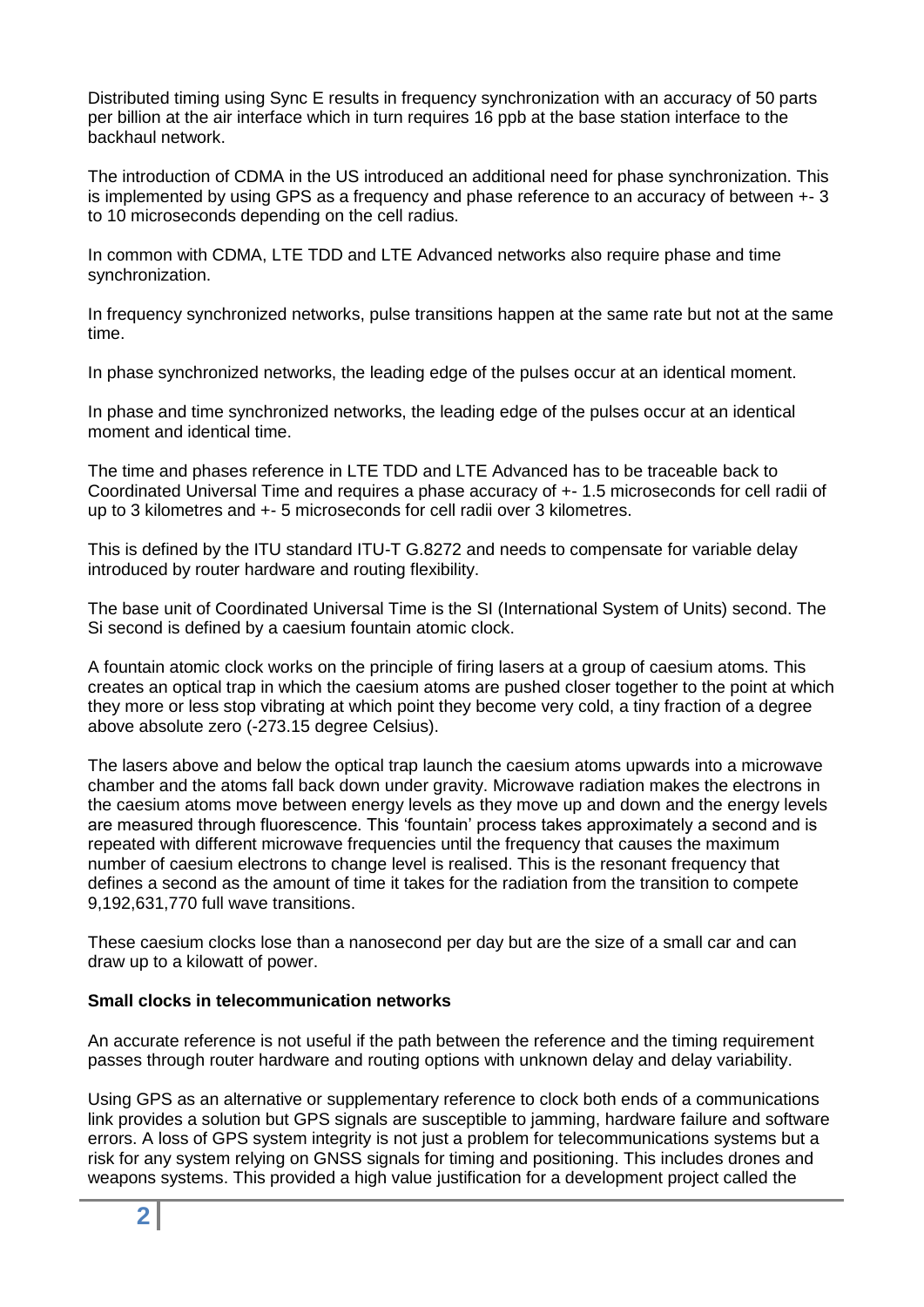Chip Scale Atomic Clock Programme financed by DARPA with the mission to produce a miniature atomic clock.

The principle of miniature atomic clocks is based on a technique known as Coherent Population Trapping using a compact sealed vacuum cell of a few cubic millimetres which contains an alkali vapour which is illuminated by a high frequency modulated laser beam.

Practical clocks are now available. A present device, produced by Symmetricom, uses caesium 133 and a buffer gas in the resonance cell. The vapour is illuminated with a semiconductor laser modulated at a frequency close to the natural oscillation frequency of the caesium atoms, about 9.192 GHz.

As the caesium atoms start to oscillate, they absorb less light and the photons transmitted through the cell are used to determine when the modulation frequency of the laser beam coincides with the resonant frequency of the atoms. It is effectively an atomic phase lock loop.

The Symmetricom clock weighs 35 grams and draws 115 milliwatts of power and measures 4 by 3.5 by 1.1 centimetres. It is accurate to within less than half a microsecond a day and can work across a -10 to +70 degree Celsius operating range.

This makes it useful for a whole range of applications including back pack military radios, military GPS receivers, unmanned aerial vehicles, back pack IED jammers and marine geophysical sensors (GPS doesn't work under the sea!).

At around \$1500 dollars it has not yet achieved consumer price levels but as prices fall and accuracy improves these miniature clocks will become significantly useful in 5G mobile broadband and telecommunications timing and positioning systems.

#### **Summary**

There are potentially three key enablers that could realise a 5G physical layer capable of delivering a step function performance improvement over existing 4G systems

**Super accurate super small clocks** – to enable the improved frequency, phase and time referencing needed for high throughput low latency low packet loss connectivity and enhanced interference management (for capacity gain).

**Supercomputing** including quantum computing – to enable cost efficient and energy efficient spatial processing.

**Superconducting materials** including single atomic layer 2D materials such as graphene, silicene and germanane - to enable the ultra-low loss transfer of heat and energy.

#### **Learn more about these topics**

All three topics are covered in a new study on *5G Vertical Markets* co-authored by Geoff Varrall to be published by Policy Tracker – if you would like to know more about this study contact **[martin@policymaker.com](mailto:martin@policymaker.com)**

Geoff Varrall is also presenting two ninety minute modules on the Policy Tracker 5 day Training Course *[Understanding Modern Spectrum Management](http://www.policytracker.com/training/understanding-modern-spectrum-management-london) at the* LS Telcom Training Centre in Central **London April 18-22** – to book a place follow the link

**[http://www.policytracker.com/training/understanding-modern-spectrum-management](http://www.policytracker.com/training/understanding-modern-spectrum-management-london)[london](http://www.policytracker.com/training/understanding-modern-spectrum-management-london)**